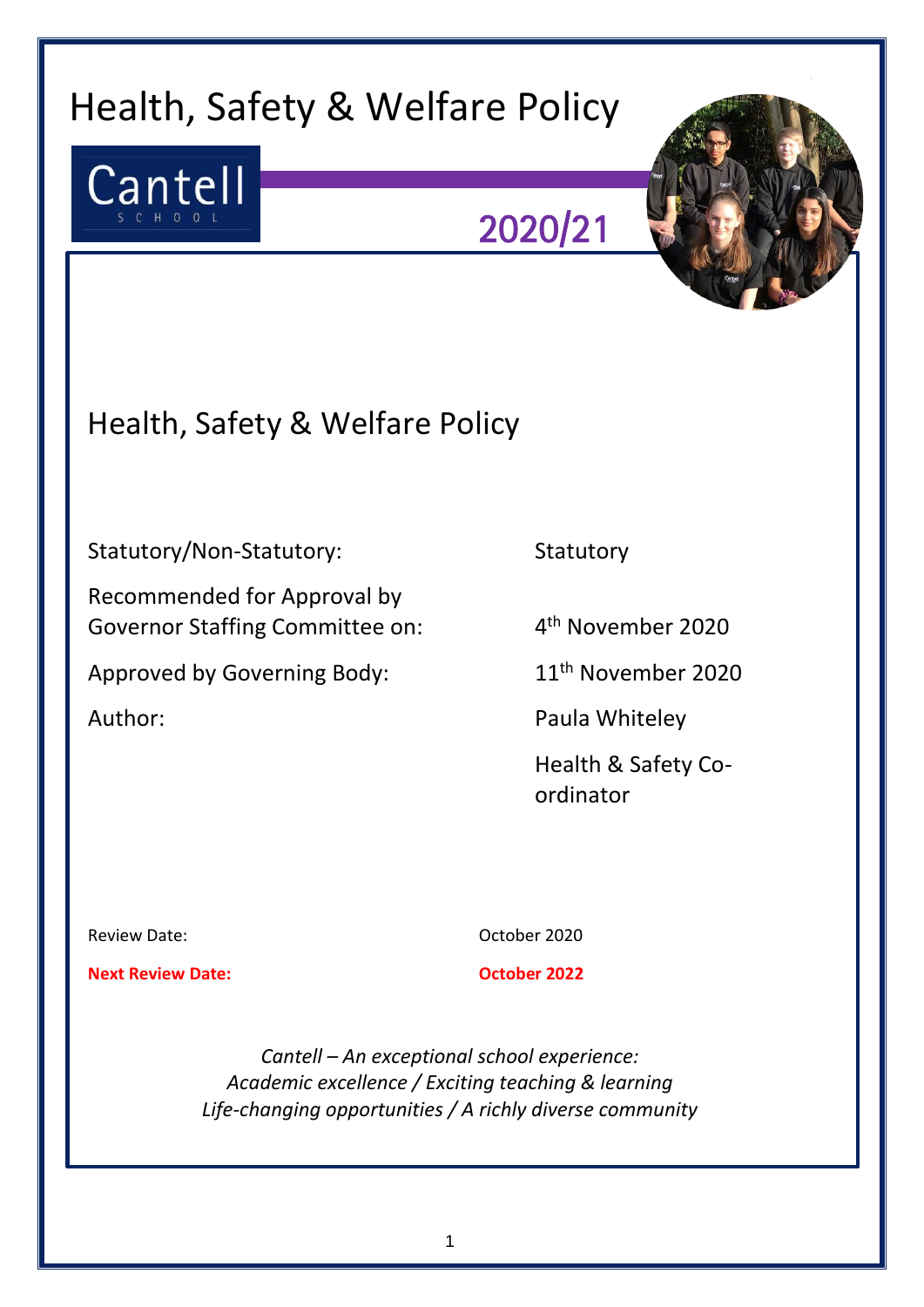# **Health, Safety and Welfare**

# **Part 1 - Statement of General Policy**

Within the provisions of the Southampton City Council Health & Safety Policy and associated Southampton City Council Directorate of Education Services Health & Safety Schools Policy – the Headteacher and Governors of Cantell School recognise and accept their individual and Corporate responsibilities to provide Cantell, as far as is reasonably practicable, a safe and healthy school environment for students, employees, contractors, parents, visitors and other client/users of the site.

Cantell School will take all reasonable steps to meet these responsibilities and expects appropriate support from students, employees, contractors, parents, visitors and other clients/users of the campus.

#### **Aims**

- to ensure the safety of our school environment, its grounds and buildings for all users of the Cantell site and our close neighbours.
- to ensure safe working practices amongst all students, staff, contractors, parents, visitors and all other users of the Cantell site.
- to teach and demonstrate safety as part of the student learning process and encourage safety awareness and care amongst all students, employees, contractors, parents, visitors and other clients/users.
- to ensure all new employees are briefed about safety arrangements and have a structured induction to Cantell and specifically to their work area.
- to provide site safety guidance and information to contractors, parents, visitors and other clients/users upon arrival.
- to ensure that the Fire Drill/Emergency Evacuation Procedure is practiced termly and understood by students, staff, contractors, parents, visitors and all other client/users - and that the buildings can be effectively evacuated during any period of use – school day/evening or weekend etc.
- to ensure that injuries and accidents are reported to the Health and Safety Assistant or Coordinator and recorded in line with Southampton City Council Safe Working Practice Document - 51: Reporting/Recording of Accidents.
- to ensure that all buildings work and maintenance is carried out by (LA) approved contractors.
- to provide and maintain adequate records of buildings, plant and machinery maintenance, storage and disposal of hazardous materials.
- to provide and maintain adequate welfare facilities.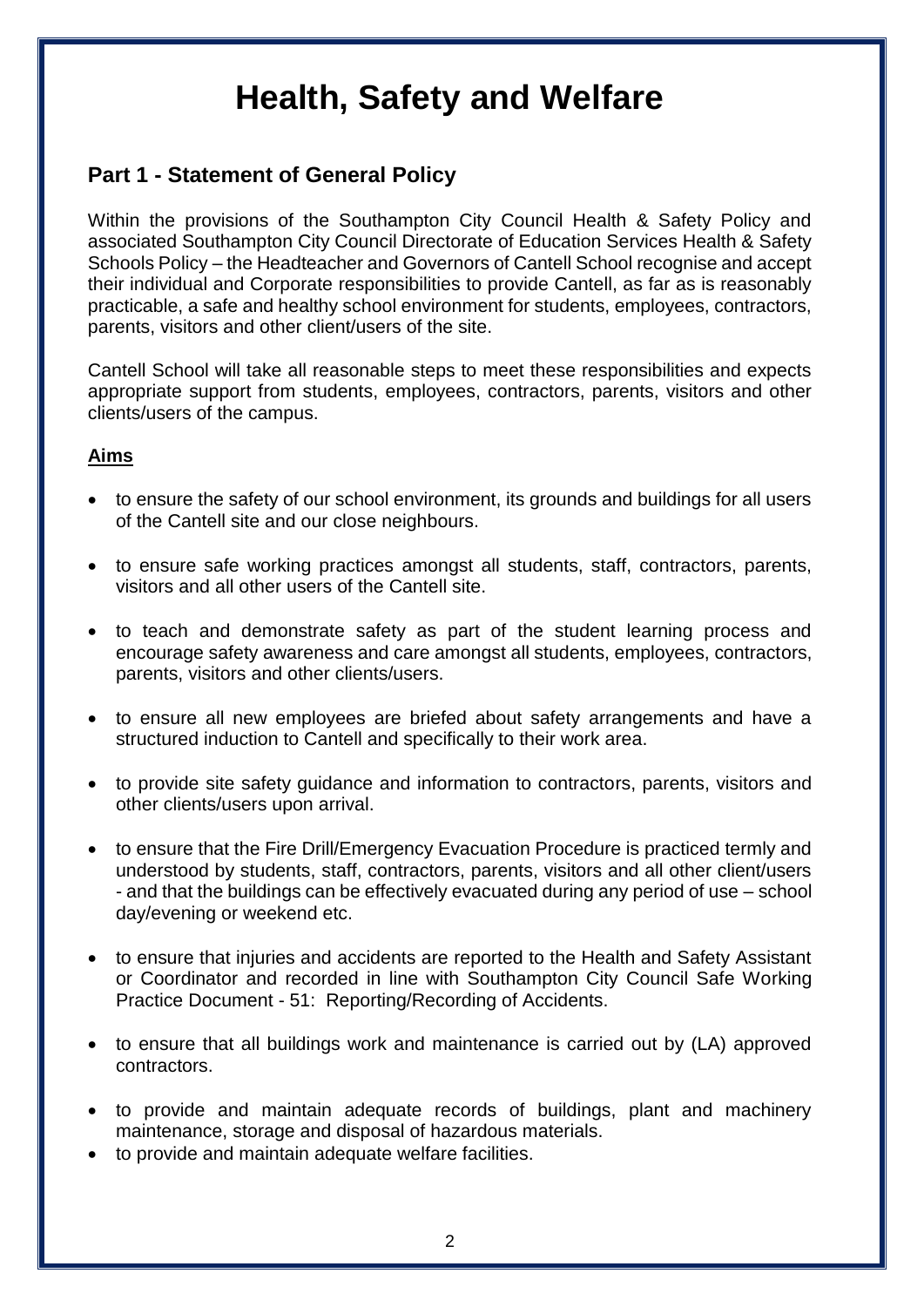to review safety matters and procedures at least annually, secure up-to-date information and, where relevant, training to address issues of health and safety (including Outdoor Pursuits Certificates) and make necessary changes to practice.

A Site Operations/Services Handbook is located in the Site Managers office. It will provide immediate and accurate detail of ground plans, all site utilities/isolation points/hazard areas/caretakers' duties and methods of operation etc – to be made available to the Incident Control Officer (Fire/Police/Civil Emergency) in the event of emergency.

# **Part 2 - Organisation**

The Headteacher is responsible for all matters of health, safety and welfare on the Cantell site. Designated responsibility is given to the School Health and Safety Coordinator.

All employees have responsibilities under health and safety legislation.

These include:

- taking reasonable care of their own health and safety and that of others who may be affected by their act/s or omission/s.
- co-operating with their employer in the introduction and/or implementation of policies, procedures etc intended to promote the health, safety or welfare of themselves or others.
- not interfering with or misusing any equipment provided in the interests of health, safety and welfare in a safe and proper manner.
- reporting situations which may present a serious and imminent danger.
- reporting shortcomings in health and safety arrangements to immediate supervisor.
- to report injuries and accidents in line with Southampton City Council Safe Working Practice Document - 51: Reporting/Recording of Accidents.

Employees at Cantell School are expected to carry out these responsibilities, as appropriate, at all times. In their department/area of work they should:

- know the special safety measures and arrangements to be adopted and to ensure they are applied.
- observe standards of dress consistent with safety and/or hygiene including the wearing of personal protective equipment if required/supplied.
- exercise good standards of housekeeping and cleanliness in their work.
- know and apply the emergency procedures in respect of fire and first aid.
- co-operate with other employees, appointed safety representative or any enforcement office of the HSE in promoting improved safety measures in the school.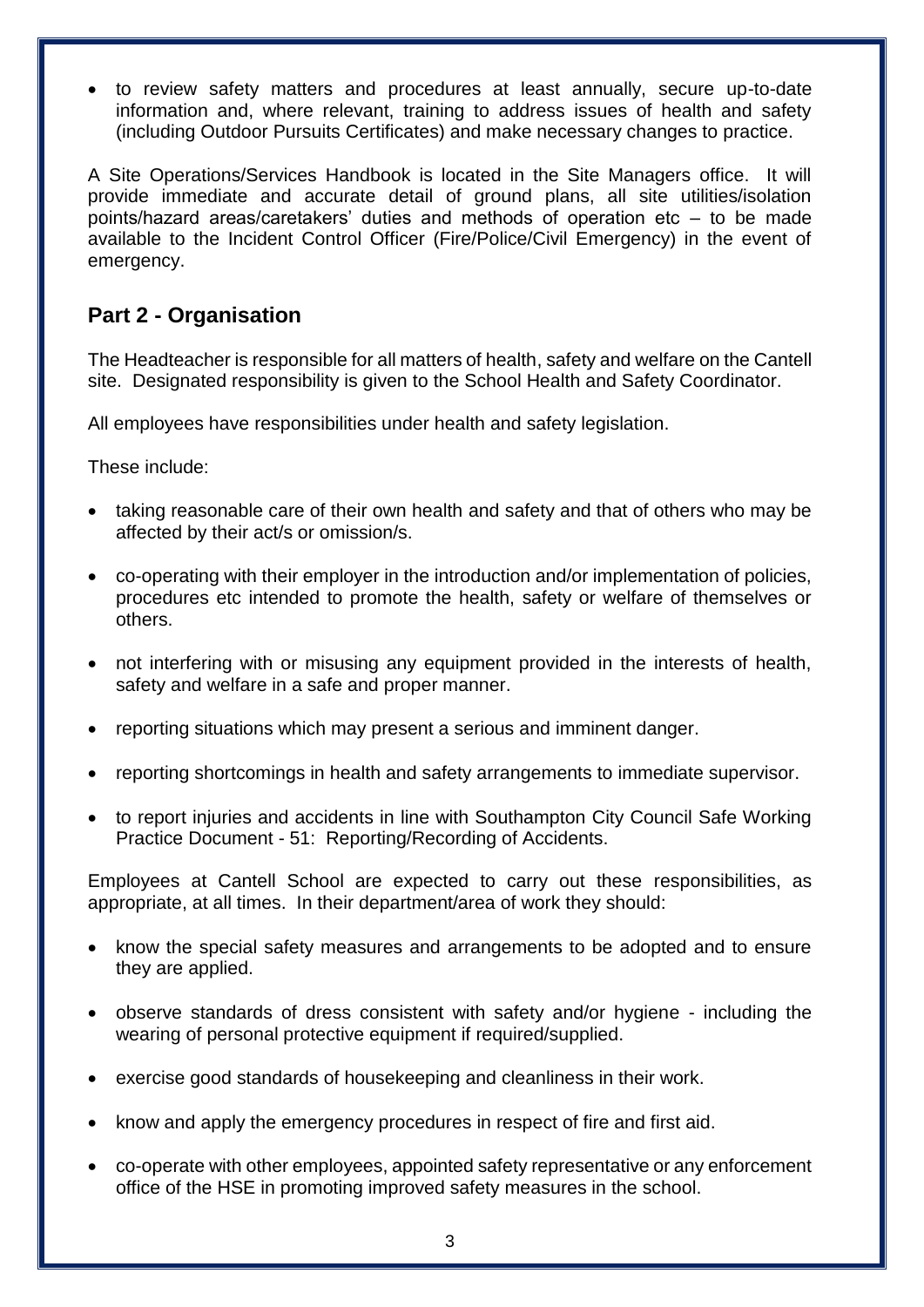The following posts have been delegated particular duties/responsibilities for Health, Safety & Welfare within the management structure of Cantell.

#### **The Designated Governor**

To be confirmed

- **Management Team**
	- Headteacher Mr H Kutty
	- Health and Safety Coordinator Mrs P Whiteley
	- Health and Safety Assistant Mrs M Chick

 **Teaching Staff having special responsibility for the safety of students in their charge.**

Pastoral Teams All lead staff for visits and journeys Classroom Teachers

## **All Faculty Leaders and especially in the areas of:**

**Science Technology** Arts PE

# **Part 3 - Responsibilities for Health, Safety and Welfare**

#### **Mr H Kutty Headteacher**

In consultation with the Governors is ultimately responsible, upon appointment, for all matters of Safety, Health and Welfare at the Cantell School site.

The Headteacher is required to draw up the necessary arrangements to secure compliance with all Health, Safety and Welfare Regulations, to write down and circulate this information to the Governors and all employees; and subsequently manage, control, monitor and review the implementation of the arrangements, at least annually.

## Karen Gange Nominated Governor **On behalf of the Governors, overseeing all matters of Safety, Health and Welfare.**

Mrs P Whiteley School Health and Safety Coordinator

Is responsible to the Head for ensuring that certain aspects of the Safety Policy is carried out and together they will ensure that responsibilities for Safety, Health and Welfare are properly assigned, accepted and fulfilled at all levels. In particular: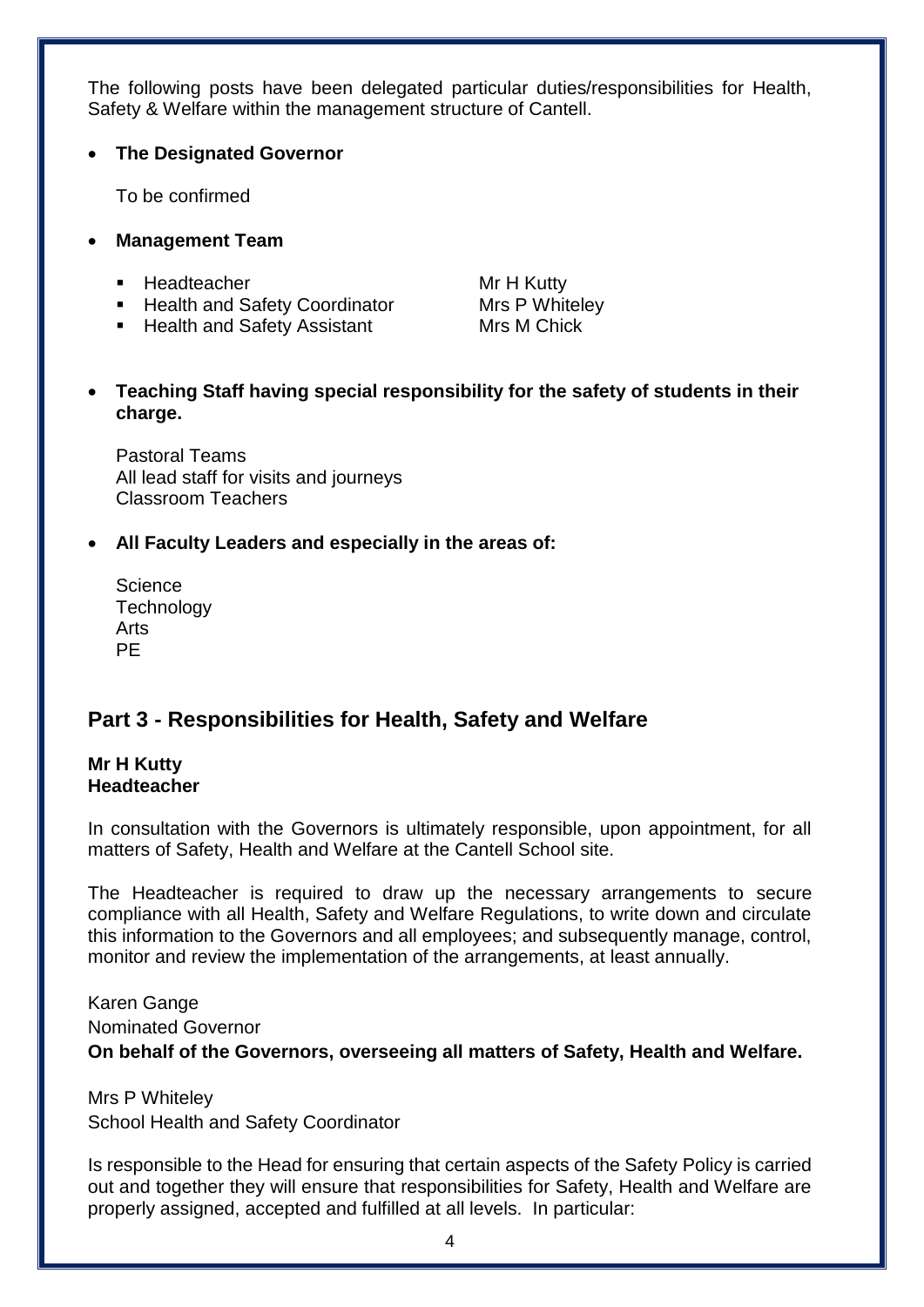- ensure that suitable and sufficient risk assessments have been produced by the school under all of the relevant statutory provisions and that these are kept up to date. This policy addresses the regulations of 'Common Provisions in Health & Safety Law' HSE 5/96: Management of manual handling, personal protective equipment, display screen equipment, noise, Control of Substances Hazardous to Health (COSHH) and asbestos.
- ensure that preventative and protective measures are planned, organised, controlled, monitored and reviewed to ensure the health and safety at work of employees, students and others at risk from work activities.
- ensure that competent health and safety assistance is sought where necessary from the Authority Health and Safety Adviser. All new employees will be informed about safety arrangements as part of a structured induction to Cantell and their work area.
- ensure that activities within the school are conducted in line with the relevant statutory provisions and precautions highlighted in the risk assessments, make or arrange inspections of premises, places of work and working practices on a regular basis and ensure that the Headteacher is kept informed of accidents and hazardous situations.
- ensure adherence to Authority guidelines for Outdoor and Hazardous Pursuits, including foreign visits.
- implement the general health and safety policy throughout the school; report all known hazards immediately to the Authority and stop any practices or the use of any plant, tools, equipment, machinery etc considered to be unsafe, until satisfied as to their safety.
- ensure the avoidance, prevention and reduction of risk is accepted as part of the school culture by stimulating interest, discussions and action at school management team and school meetings.
- ensure health and safety is taken into account when installing new items of equipment or changes take place in plant and equipment, the workplace, or systems of work.
- review at least annually:
	- the provision of first-aid/reporting requirements/proper investigation of accidents in the school.
	- the emergency/evacuation procedures and make recommendations for improving the procedures laid down/preventing re-occurrences etc.
- ensure recommendations made in annual reviews, investigations and safety audits are documented, considered for implementation and a list maintained of actions taken and /or planned.

#### **Teaching and Non-teaching employees holding posts/positions of Special Responsibility:**

These employees: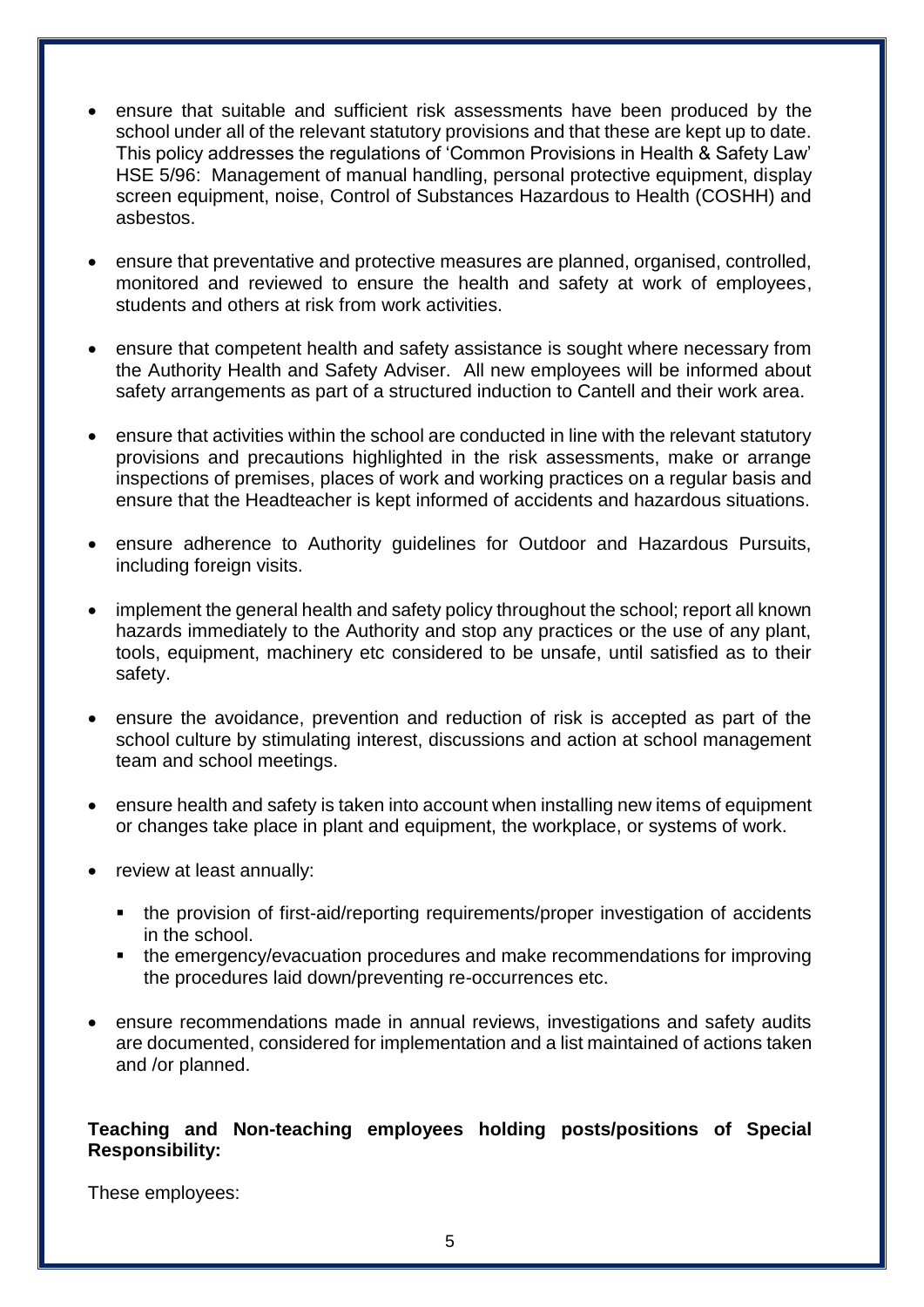- have a great responsibility for the application of the Authority's safety policy to their area of work and are directly responsible to the Headteacher for the application of existing safety measures and procedures within that area of work. Advice or instructions given by the Authority and the Headteacher, including relevant parts of this school safety statement, shall be observed.
- shall, where necessary, establish and maintain safe working procedures including arrangements for ensuring, as far as reasonably practicable, safety and absence of risks to health in connection with the use, handling, storage and transport of articles and substances – (chemicals, boiling water, hot plastics, equipment etc).
- shall resolve any health and safety problem any other employee may refer to them and refer to the Headteacher any of these problems for which they cannot achieve a satisfactory solution within the resources available to them.
- shall carry out a regular safety inspection of activities for which they are responsible and where necessary, submit a report to the Headteacher.
- shall ensure, as far as reasonably practicable, the provision of sufficient information, instruction, training and supervision to enable other employees and students to avoid hazards and contribute positively to their own safety and health at work.
- shall, where appropriate, seek the advice and guidance of the advisor or Officer of the Authority.
- shall propose to the Headteacher, requirements for safety equipment and on additions or improvements to plant, tools, equipment or machinery which are dangerous or potentially so.

# **Special Obligations of Class Teachers**

The safety of students in classrooms, laboratories and workshops is the responsibility of class teachers.

Teachers have traditionally carried responsibility for the safety of students when they are in their charge. If for any reason, eg the condition or location of equipment, the physical state of the room or the splitting of a class for practical work, a teacher considers that she/he cannot accept this responsibility, she/he should discuss the matter with the Headteacher before allowing such practical work to take place.

Class teachers are expected to:

- exercise effective supervision of the students and to know the emergency procedures in respect of fire, bomb scare and first aid and to carry them out.
- know the special safety measures to be adopted in their specific teaching areas and to ensure that they are applied.
- personally follow and demonstrate safe working principles.
- call for protective clothing, guards, special safe working procedures etc where necessary.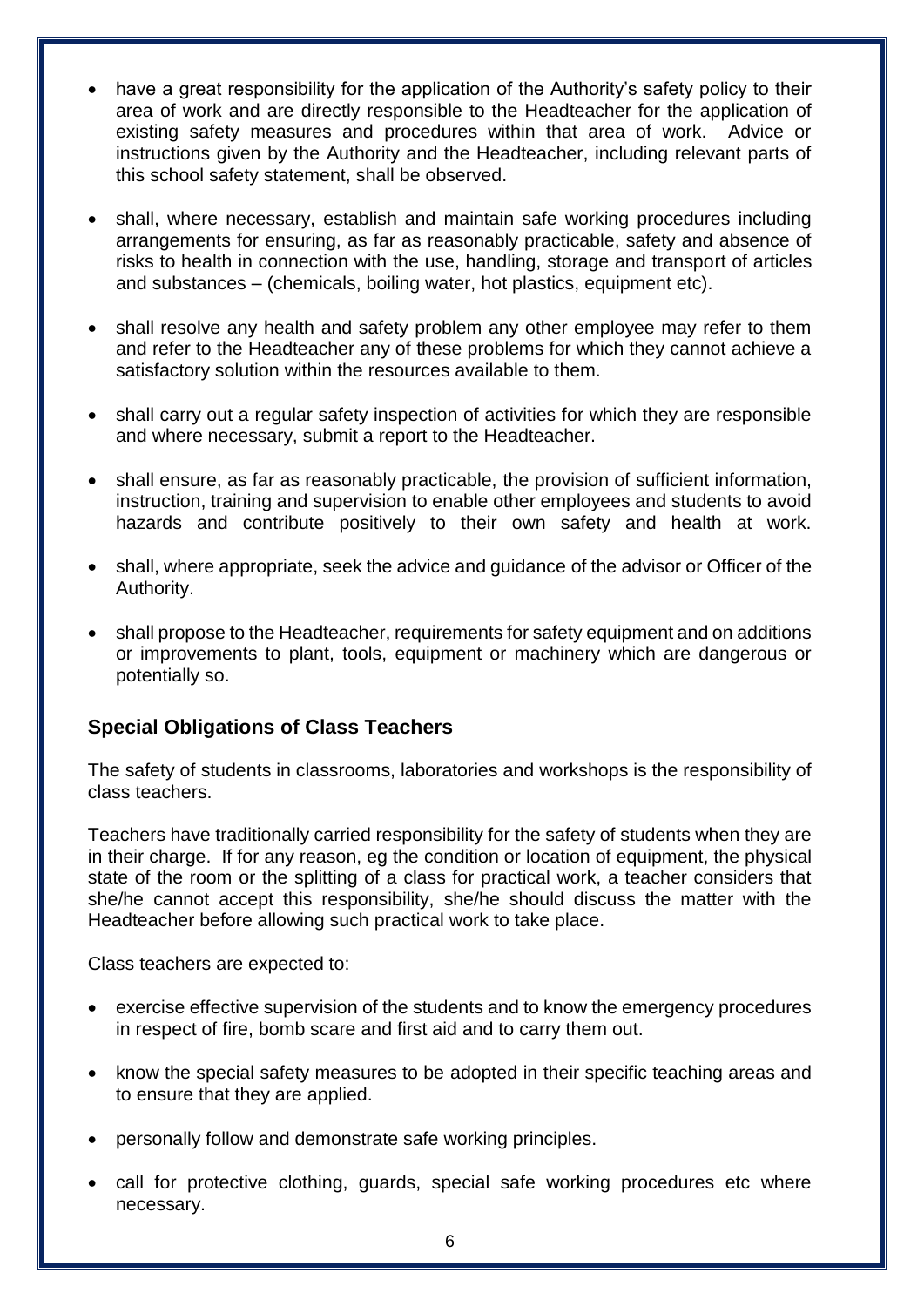make recommendations to the Head of Department on safety equipment and on additions or improvements to plant, tools or machinery which are dangerous or potentially so.

Students, visitors, client-users, workmen and other persons attending Cantell School site are expected to:

- exercise personal responsibility for their safety (and the safety of persons in their charge) and the safety of others who may be affected by their act/s or omission/s.
- observe standards of dress consistent with safety, particularly when participating in specialist activities – unsuitable footwear, jewellery, offensive weapons and other items considered dangerous.
- observe all safety rules of the school and in particular reasonable instructions by authorised persons in an emergency.
- use and not wilfully misuse, neglect or interfere with equipment provided in the interests of safety.

### **Reporting Hazards:**

- **all employees are responsible for reporting defects and/or hazards both in the buildings and grounds directly to the Headteacher and Health and Safety Coordinator.**
- **the Headteacher should discuss temporary arrangements to deal with hazards with the School Business Manager and Interserve staff, who are responsible for arranging remedial works.**

# **Part 4 – Additional Information**

#### Information:

- **a file of relevant documents is available from the Corporate Internet Site for employee reference.**
- **Faculty Leaders hold all documents relating to Health and Safety Regulations specific to the Curriculum area.**
- **information contained in the Staff Handbook is issued to all employees at Cantell re Fire Drill, Accidents, Off-site Activities and School Visits Abroad, Child Protection, Break and Lunch-time Supervision.**